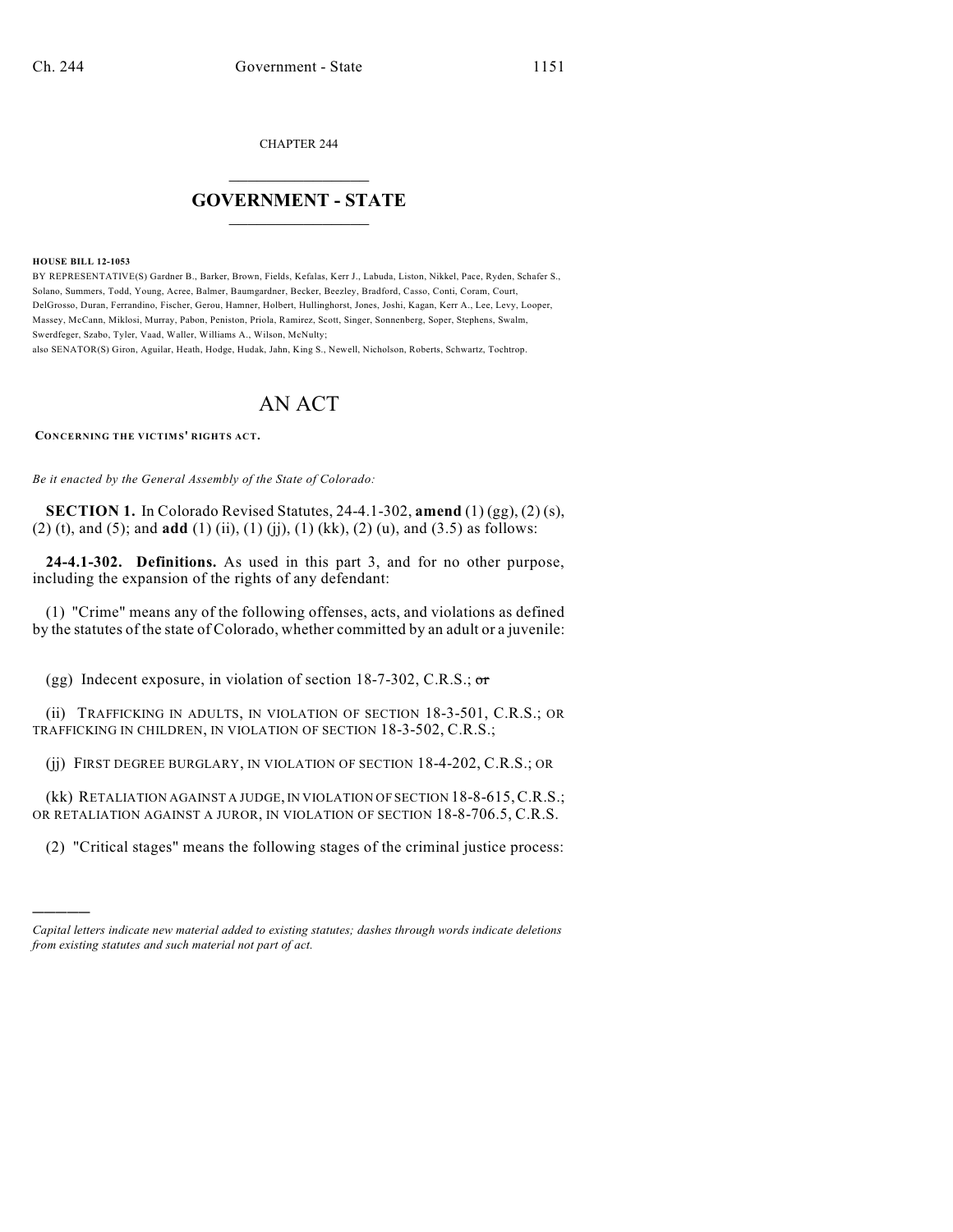(s) The execution of an offender in a capital case; and

(t) A hearing held pursuant to section  $18-1-414$  (2) (b), C.R.S.; AND

(u) THE DECISION, WHETHER BY COURT ORDER, STIPULATION OF THE PARTIES, OR OTHERWISE, TO CONDUCT POSTCONVICTION DNA TESTING TO ESTABLISH THE ACTUAL INNOCENCE OF THE PERSON CONVICTED OF A CRIME AGAINST THE VICTIM; THE RESULTS OF ANY SUCH POSTCONVICTION DNA TESTING; AND COURT PROCEEDINGS INITIATED BASED ON THE RESULT OF THE POSTCONVICTION DNA TESTING. AN INMATE'S WRITTEN OR ORAL REQUEST FOR SUCH TESTING IS NOT A "CRITICAL STAGE".

(3.5) "MODIFICATION OF SENTENCE" MEANS AN ACTION TAKEN BY THE COURT TO MODIFY THE LENGTH, TERMS, OR CONDITIONS OF AN OFFENDER'S SENTENCE PURSUANT TO RULE 35 (a) OR (b) OF THE COLORADO RULES OF CRIMINAL PROCEDURE. ACTION TAKEN BY THE COURT INCLUDES AN ORDER BY THE COURT MODIFYING AN OFFENDER'S SENTENCE UPON REVIEW OF THE WRITTEN MOTION WITHOUT A HEARING BUT DOES NOT INCLUDE AN ORDER DENYING A MOTION TO MODIFY A SENTENCE WITHOUT A HEARING.

(5) "Victim" means any natural person against whom any crime has been perpetrated or attempted, unless the person is accountable for the crime or a crime arising from the same conduct, criminal episode, or plan as crime is defined under the laws of this state or of the United States, or, if such person is deceased or incapacitated, the person'sspouse, parent, child, sibling, grandparent, GRANDCHILD, significant other, or other lawful representative. For purposes of notification under this part 3, any person under the age of eighteen years is considered incapacitated, unlessthat person is legally emancipated. It is the intent of the general assembly that this definition of the term "victim" shall apply only to this part 3 and shall not be applied to any other provision of the laws of the state of Colorado that refer to the term "victim".

**SECTION 2.** In Colorado Revised Statutes, 24-4.1-302.5, **amend** (1) (b), (1) (c) (II), (1) (d) (V), (1) (d) (VI), (1) (j.5) (I), (1) (m), and (1) (u); and **add** (1) (d) (VII),  $(1)$  (d.5), (1) (w), (1) (x), (1) (y), (1.6), and (4) as follows:

**24-4.1-302.5. Rights afforded to victims.** (1) In order to preserve and protect a victim's rights to justice and due process, each victim of a crime shall have the following rights:

(b) The right to be informed of and present for all critical stages of the criminal justice process as specified in section 24-4.1-302 (2); except that the victim shall have the right to be informed of, without being present for, the critical stages described in section 24-4.1-302 (2) (a), (2) (a.5), (2) (e.5), (2) (k.3), (2) (n), (2) (p),  $\frac{1}{\text{and}}$  (2) (q), AND (2) (u);

(c) (II) With respect to the release, or discharge, OR PERMANENT TRANSFER of a person from a county jail or correctional facility, the provisions of subparagraph (I) of this paragraph (c) shall apply when the person released,  $\sigma$ r discharged, OR PERMANENTLY TRANSFERRED is no longer within the care and control of the supervising law enforcement or correctional agency. The provisions of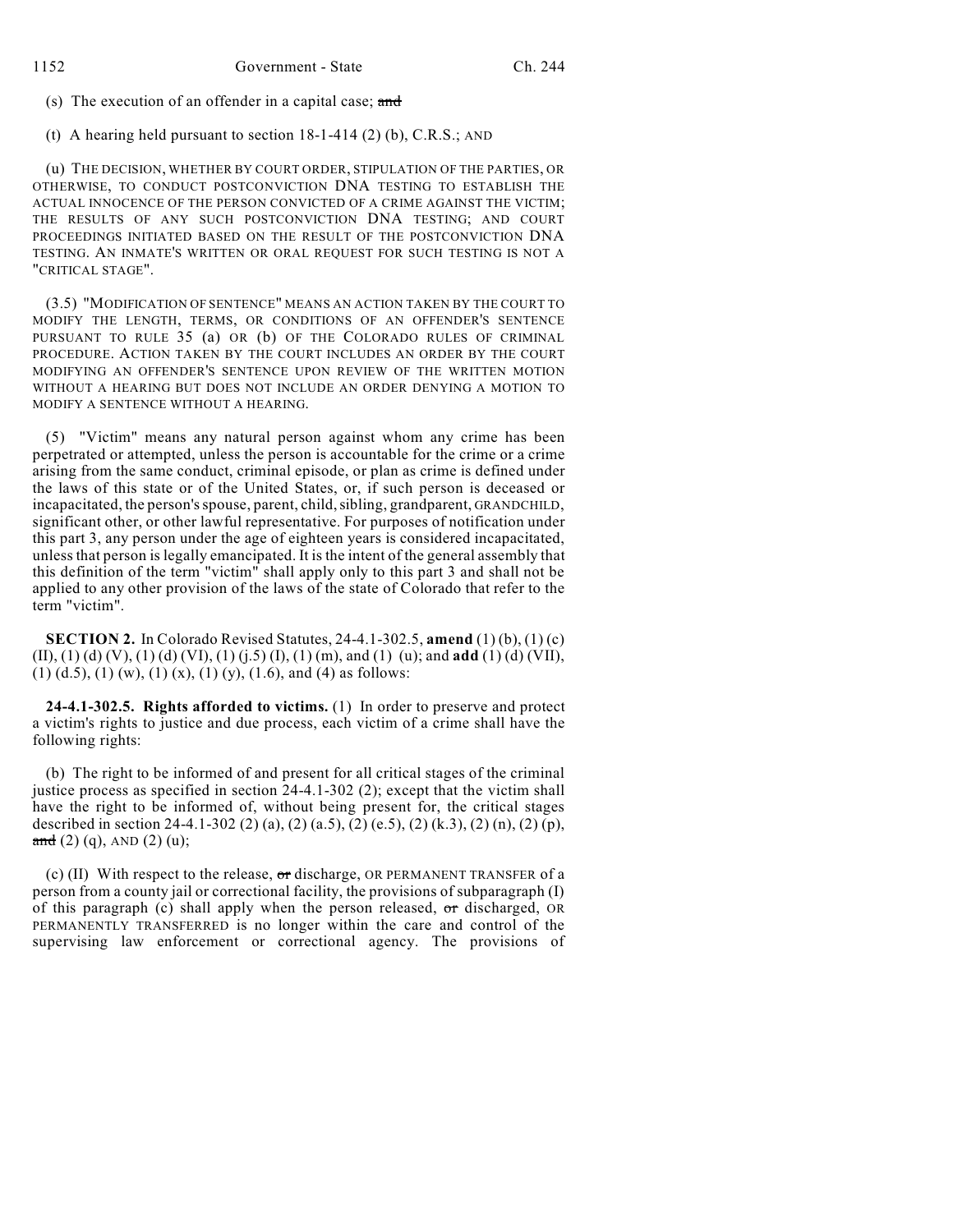subparagraph  $(I)$  of this paragraph  $(c)$  shall not apply to the temporary transfer of the care and control of a person from a county jail or a correctional facility by the supervising law enforcement or correctional agency to another equally or more secure county jail or correctional facility, so long as the person will return to the care and control of the transferring supervisory agency.

(d) The right to be heard at any court proceeding:

(V) At which the sentence of a person accused or convicted of a crime against the victim is modified; or

(VI) At which the defendant requests a modification of the no contact provision of the mandatory criminal protection order under section 18-1-1001, C.R.S., OR SECTION 19-2-707, C.R.S.; OR

(VII) INVOLVING A SUBPOENA FOR RECORDS CONCERNING THE VICTIM'S MEDICAL HISTORY, MENTAL HEALTH, EDUCATION, OR VICTIM COMPENSATION, OR ANY OTHER RECORDS THAT ARE PRIVILEGED PURSUANT TO SECTION 13-90-107, C.R.S.;

(d.5) (I) IF A VICTIM OR A VICTIM'S DESIGNEE IS UNAVAILABLE TO BE PRESENT FOR THE CRITICAL STAGES DESCRIBED IN PARAGRAPH (d) OF THIS SUBSECTION (1) AND THE VICTIM OR THE VICTIM'S DESIGNEE WISHES TO ADDRESS THE COURT, THE RIGHT TO REQUEST THAT THE COURT, WITHIN THE COURT'S RESOURCES, ARRANGE AND PROVIDE THE MEANS FOR THE VICTIM AND THE VICTIM'S DESIGNEE TO PROVIDE INPUT TO THE COURT BEYOND A WRITTEN VICTIM IMPACT STATEMENT.

(II) FOR PURPOSES OF THIS PARAGRAPH (d.5), "UNAVAILABLE" MEANS THAT THE VICTIM OR THE VICTIM'S DESIGNEE IS PHYSICALLY UNABLE TO ATTEND THE COURT HEARING, MAY SUSTAIN A FINANCIAL HARDSHIP TO ATTEND THE COURT HEARING, IS CONCERNED FOR HIS OR HER SAFETY IF HE OR SHE ATTENDS THE COURT HEARING, MAY SUFFER SIGNIFICANT EMOTIONAL IMPACT BY ATTENDING THE HEARING, OR IS UNAVAILABLE FOR OTHER GOOD CAUSE.

(III) THE VICTIM OR THE VICTIM'S DESIGNEE SHALL NOTIFY THE DISTRICT ATTORNEY WITHIN A REASONABLE TIME THAT HE OR SHE IS UNAVAILABLE TO ATTEND THE COURT HEARING. THE DISTRICT ATTORNEY'S OFFICE SHALL THEN INFORM THE COURT THAT THE VICTIM OR THE VICTIM'S DESIGNEE, DUE TO HIS OR HER UNAVAILABILITY, IS REQUESTING THE COURT TO ARRANGE FOR AND PROVIDE THE MEANS TO ADDRESS THE COURT, WHICH MAY INCLUDE BUT NEED NOT BE LIMITED TO APPEARING BY PHONE OR SIMILAR TECHNOLOGY. THE DISTRICT ATTORNEY SHALL INFORM THE VICTIM OR THE VICTIM'S DESIGNEE OF THE COURT'S DECISION REGARDING AN ALTERNATE ARRANGEMENT.

(IV) THIS PARAGRAPH (d.5) APPLIES TO A VICTIM WHO IS INCARCERATED OR OTHERWISE BEING HELD IN A LOCAL COUNTY JAIL OR THE DEPARTMENT OF CORRECTIONS, BUT IS LIMITED TO PARTICIPATION BY TELEPHONE.

 $(j.5)$  (I) The right to provide a written victim impact statement an oral victim impact statement, or both, that will be included with any referral made by the department of corrections or a district court to place an offender in a community corrections facility or program. A COMMUNITY CORRECTIONS BOARD MAY ALLOW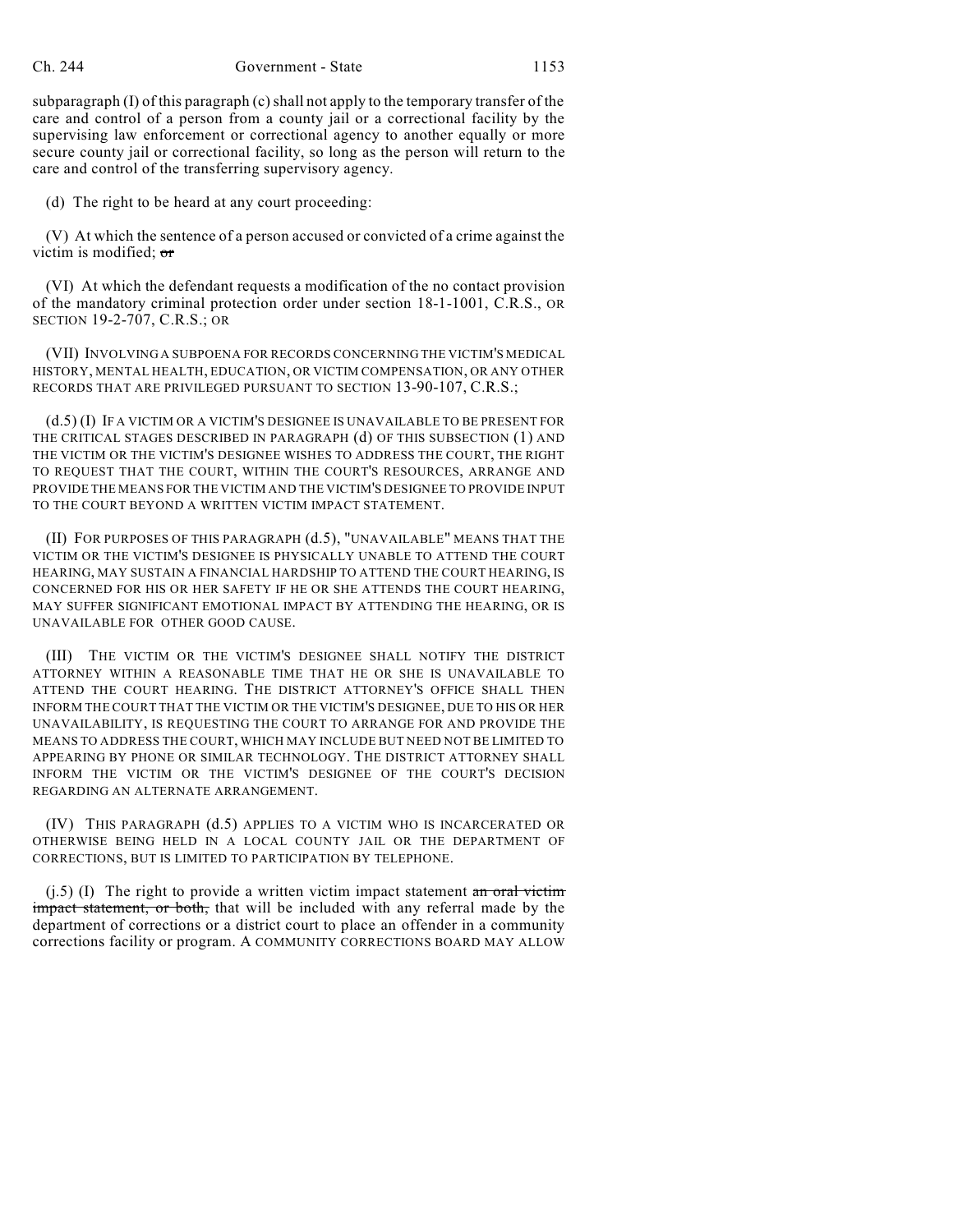A VICTIM TO PROVIDE AN ORAL STATEMENT TO THE COMMUNITY CORRECTIONS BOARD WHEN AN OFFENDER IS BEING CONSIDERED FOR A DIRECT SENTENCE TO COMMUNITY CORRECTIONS AND MAY PLACE REASONABLE LIMITS ON THE VICTIM'S ORAL STATEMENT.

(m) The right to be informed about what steps can be taken by a victim or a witness, INCLUDING INFORMATION REGARDING PROTECTION SERVICES, in case there is any intimidation or harassment by a person accused or convicted of a crime against the victim, or any other person acting on behalf of the accused or convicted person;

(u) The right to be informed of the results of any HIV testing that is ordered and performed pursuant to section 18-3-415, C.R.S.; and

(w) THE RIGHT TO HAVE THE DISTRICT ATTORNEY, A LAW ENFORCEMENT AGENCY, A PROBATION DEPARTMENT, A STATE OR PRIVATE CORRECTIONAL FACILITY, THE DEPARTMENT OF HUMAN SERVICES, OR THE COLORADO MENTAL HEALTH INSTITUTE AT PUEBLO MAKE ALL REASONABLE EFFORTS TO EXCLUDE OR REDACT A VICTIM'S SOCIAL SECURITY NUMBER OR A WITNESS' SOCIAL SECURITY NUMBER FROM A CRIMINAL JUSTICE DOCUMENT OR RECORD CREATED OR COMPILED AS A RESULT OF A CRIMINAL INVESTIGATION WHEN THE DOCUMENT OR RECORD IS RELEASED TO ANYONE OTHER THAN THE VICTIM, THE DEFENSE ATTORNEY OF RECORD, THE DEFENSE ATTORNEY'S AGENT, OR A CRIMINAL JUSTICE AGENCY THAT HAS DUTIES UNDER THIS ARTICLE;

(x) THE RIGHT TO BE NOTIFIED OF HOW TO REQUEST PROTECTION OF THEIR ADDRESS PURSUANT TO THE COLORADO RULES OF CRIMINAL PROCEDURE.

(y) THE RIGHT TO RECEIVE A COPY OF THE VICTIM IMPACT STATEMENT FORM FROM THE DISTRICT ATTORNEY'S OFFICE.

(1.6) THE RIGHT TO BE INFORMED OF THE EXISTENCE OF A CRIMINAL PROTECTION ORDER UNDER SECTION 18-1-1001,C.R.S., OR SECTION 19-2-707,C.R.S., AND, UPON REQUEST OF THE VICTIM, INFORMATION ABOUT PROVISIONS THAT MAY BE ADDED OR MODIFIED, AND THE PROCESS FOR REQUESTINGSUCH AN ADDITION OR MODIFICATION.

(4) IF A VICTIM CONTACTS A CRIMINAL JUSTICE AGENCY REGARDING A CRIME THAT OCCURRED BEFORE 1993, AND THE OFFENDER WHO COMMITTED THE CRIME IS CURRENTLY SERVING A SENTENCE FOR THE CRIME, THE VICTIM MAY REQUEST NOTIFICATION OF ANY FUTURE CRITICAL STAGES OF THE CRIMINAL PROCEEDINGS.IN ADDITION, IF AN ARREST IS MADE FOR A CRIME COMMITTED BEFORE 1993 THAT WAS PREVIOUSLY UNSOLVED, THE VICTIM OF THE CRIME MAY REQUEST NOTIFICATION OF ALL FUTURE CRITICAL STAGES FROM THE APPROPRIATE CRIMINAL JUSTICE AGENCY. THIS PROVISION DOES NOT REQUIRE A CRIMINAL JUSTICE AGENCY TO PROACTIVELY LOCATE VICTIMS OF CRIMES THAT OCCURRED BEFORE 1993.

**SECTION 3.** In Colorado Revised Statutes, 24-4.1-303, **amend** (9) (f), (9) (g),  $(10)$  (a) introductory portion,  $(10)$  (a) (V),  $(11)$  (f),  $(11)$  (g),  $(12)$  (e),  $(12)$  (f),  $(13.5)$ (a) (V), (14) introductory portion, (14) (g), (14) (h), (14.5), and (15); and **add** (9) (h), (11) (h), (11) (i), (12) (f.5), (12) (h), (12) (i), (13.5) (a) (V.5), (14) (i), and (18) as follows: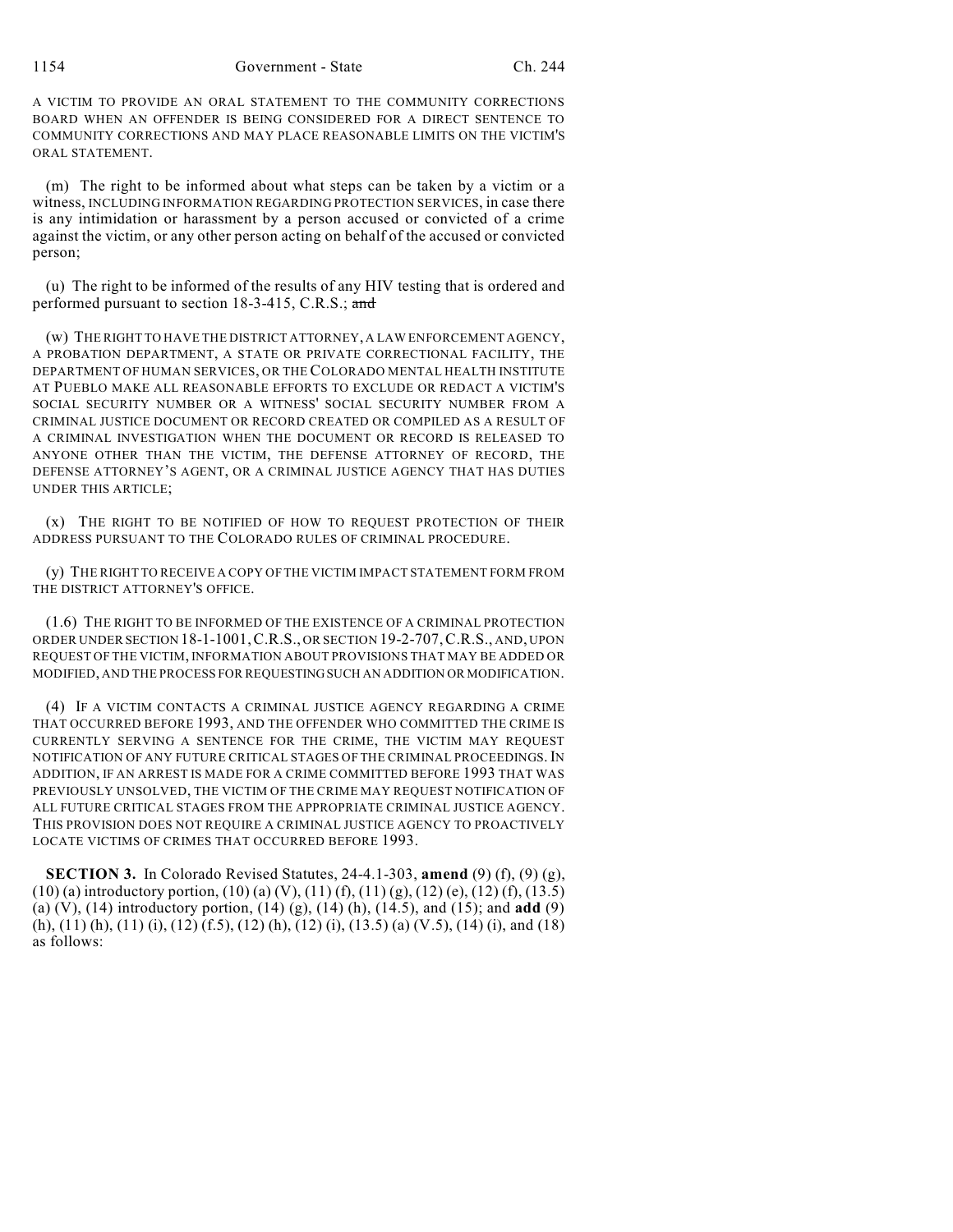**24-4.1-303. Procedures for ensuring rights of victims of crimes.** (9) The district attorney and any law enforcement agency shall inform each victim as to the availability of the following services:

(f) Interpretation services and information printed in languages other than the English language; and

(g) Child care services to enable a victim or the victim's immediate family to give testimony or otherwise cooperate in the prosecution of a criminal proceeding; AND

(h) THE EXISTENCE OF A CRIMINAL PROTECTION ORDER UNDER SECTION 18-1-1001, C.R.S., OR SECTION 19-2-707, C.R.S., AND, UPON REQUEST OF THE VICTIM, INFORMATION ABOUT PROVISIONS THAT MAY BE ADDED OR MODIFIED AND THE PROCESS FOR REQUESTING SUCH AN ADDITION OR MODIFICATION.

(10) (a) After the initial contact between a victim and a law enforcement agency responsible for investigating a crime, such THE agency shall promptly give the victim the following information in writing:

(V) The availability of public records related to the case THE RIGHT OF A VICTIM TO REQUEST A COPY OF THE LAW ENFORCEMENT REPORT AND OTHER DOCUMENTS RELATED TO THE CASE, INCLUDING THE RIGHT TO RECEIVE A FREE COPY OF THE INITIAL INCIDENT REPORT.THE RELEASE OF ANY DOCUMENTS ASSOCIATED WITH THE INVESTIGATION IS AT THE DISCRETION OF THE LAW ENFORCEMENT AGENCY BASED ON THE STATUS OF THE CASE.

(11) The district attorney shall inform a victim of the following:

(f) The availability of transportation to and from any court proceeding for any victim, except as provided in section 24-4.1-302.5 (2); and

(g) The availability of restorative justice practices, as defined in section 18-1-901 (3) (o.5), C.R.S.;

(h) THE RIGHT TO COMPLETE A WRITTEN VICTIM IMPACT STATEMENT. THE VICTIM HAS THE OPTION TO COMPLETE THE STATEMENT ON A FORM PROVIDED BY THE DISTRICT ATTORNEY'S OFFICE. THE DISTRICT ATTORNEY SHALL INFORM THE VICTIM THAT THE DEFENDANT HAS A RIGHT TO VIEW THE VICTIM IMPACT STATEMENT;

(i) THE AVAILABILITY OF THE DISTRICT ATTORNEY TO SEEK A COURT ORDER TO PROTECT A VICTIM'S RESIDENTIAL ADDRESS.

(12) Unless a victim requests otherwise, the district attorney shall inform each victim of the following:

(e) The date, time, and location, of any hearing for reconsideration of any sentence imposed ANY SENTENCE IMPOSED;

(f) (I)  $\overline{Any}$  sentence imposed and any modification of such sentence; and THE DATE, TIME, AND LOCATION OF ANY HEARING FOR MODIFICATION OF A SENTENCE PURSUANT TO RULE 35 (a) OR RULE 35 (b) OF THE COLORADO RULES OF CRIMINAL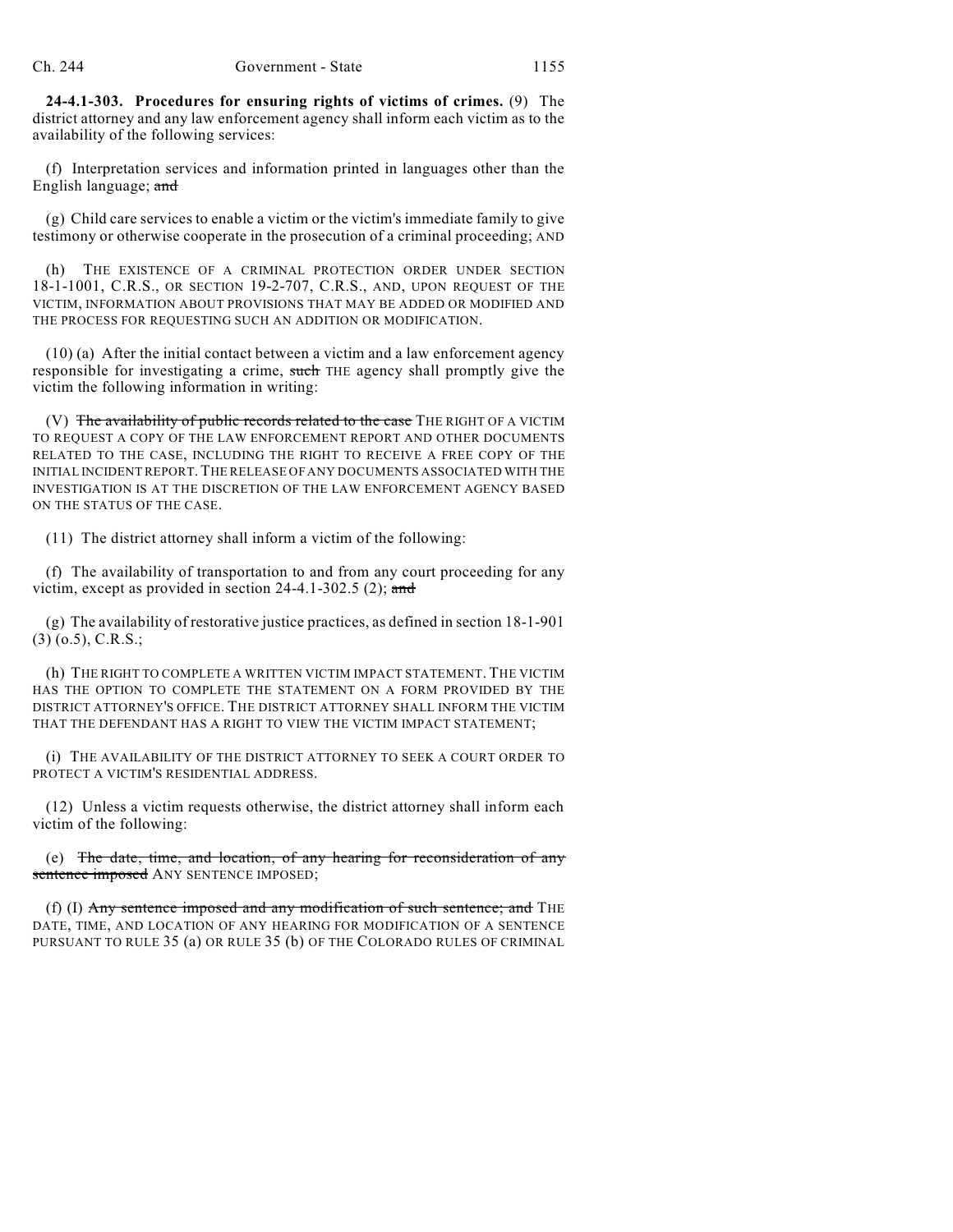PROCEDURE OR ANY PROVISION OF STATE OR FEDERAL LAW.

(II) IF A HEARING IS NOT SCHEDULED AND THE COURT HAS REVIEWED A WRITTEN MOTION FOR MODIFICATION OF SENTENCE AND IS CONSIDERING GRANTING ANY PART OF THE MOTION WITHOUT A HEARING, THE COURT SHALL INFORM THE DISTRICT ATTORNEY, AND THE DISTRICT ATTORNEY SHALL NOTIFY AND RECEIVE INPUT FROM THE VICTIM TO GIVE TO THE COURT BEFORE THE COURT RULES ON THE MOTION.

(III) IF THE COURT HAS REVIEWED AND DENIED THE WRITTEN MOTION WITHOUT A HEARING, THE DISTRICT ATTORNEY IS NOT REQUIRED TO NOTIFY THE VICTIM REGARDING THE FILING OF OR RULING ON THE MOTION.

(IV) THIS PARAGRAPH (f) DOES NOT MODIFY THE PROBATION DEPARTMENT'S RESPONSIBILITY TO NOTIFY A VICTIM THAT HAS OPTED TO RECEIVE NOTIFICATIONS DESCRIBED IN SUBSECTION (13.5) OF THIS SECTION.

(f.5) ANY MOTION TO MODIFY THE TERMS AND CONDITIONS OF AN UNSUPERVISED DEFERRED SENTENCE FOR WHICH THE DISTRICT ATTORNEY'S OFFICE IS THE MONITORING AGENCY. THE PROCEDURES FOR NOTIFYING VICTIMS OUTLINED IN SUBPARAGRAPHS (I) AND (II) OF PARAGRAPH (f) OF THIS SUBSECTION (12) APPLY TO THE DISTRICT ATTORNEY AND THE COURT WITH REGARD TO THIS MOTION.

(h) THE RIGHT TO RECEIVE INFORMATION FROM THE PROBATION DEPARTMENT CONCERNING INFORMATION OUTLINED IN SUBSECTION (13.5) OF THIS SECTION REGARDING A PERSON CONVICTED OF A CRIME AGAINST THE VICTIM; AND

(i) THE DECISION, WHETHER BY COURT ORDER, STIPULATION OF THE PARTIES, OR OTHERWISE, TO CONDUCT POSTCONVICTION DNA TESTING TO ESTABLISH THE ACTUAL INNOCENCE OF THE PERSON CONVICTED OF A CRIME AGAINST THE VICTIM. IF COURT PROCEEDINGS ARE INITIATED BASED ON THE RESULTS OF THE POSTCONVICTION DNA TESTING, THE VICTIM SHALL BE NOTIFIED OF THE COURT PROCEEDINGS BY THE DISTRICT ATTORNEY'S OFFICE THAT FILED AND PROSECUTED THE CHARGES RESULTING IN THE ENTRY OF THE JUDGMENT OF CONVICTION CHALLENGED BY THE DEFENDANT. IF THE ATTORNEY GENERAL'S OFFICE IS THE AGENCY THAT DECIDES TO CONDUCT POSTCONVICTION DNA TESTING, THE ATTORNEY GENERAL'S OFFICE IS RESPONSIBLE FOR NOTIFYING THE VICTIM.

(13.5) (a) Following a sentence to probation and upon the written request of a victim, the probation departmentshall notify the victim of the following information regarding any person who was charged with or convicted of a crime against the victim:

(V) Any change of venue or transfer of probation supervision from one jurisdiction to another ANY MOTION FILED BY THE PROBATION DEPARTMENT REQUESTING PERMISSION FROM THE COURT TO MODIFY THE TERMS AND CONDITIONS OF PROBATION AS DESCRIBED IN SECTION 18-1.3-204, C.R.S., IF THE MOTION HAS NOT BEEN DENIED BY THE COURT WITHOUT A HEARING;

(V.5) ANY CHANGE OF VENUE, TRANSFER OF PROBATION SUPERVISION FROM ONE JURISDICTION TO ANOTHER, OR INTERSTATE COMPACT TRANSFER OF PROBATION SUPERVISION;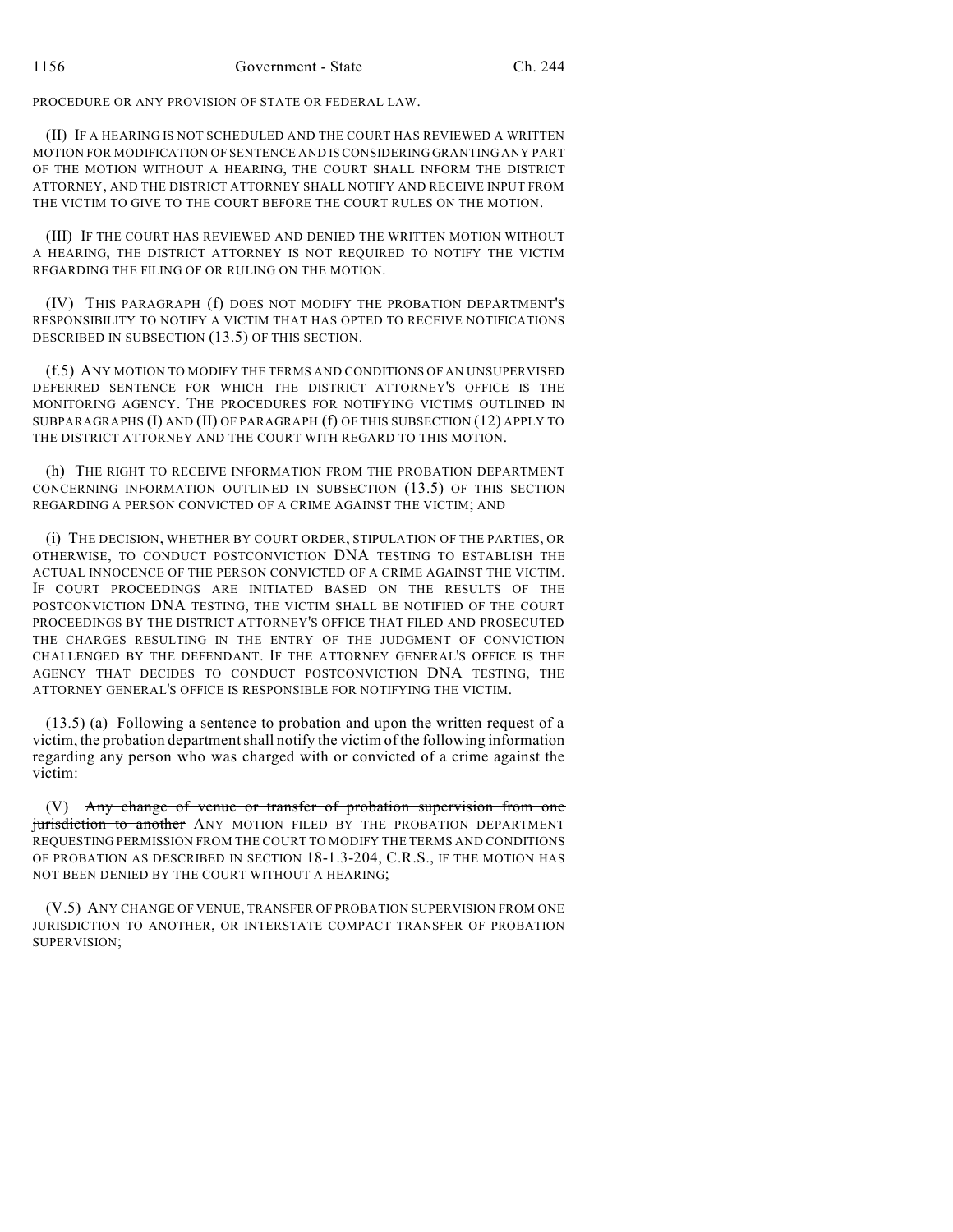## Ch. 244 Government - State 1157

(14) Upon receipt of a written VICTIM IMPACT statement as provided in section  $24-4.1-302.5(1)(i.5)$ , the department of corrections shall include the statement with any referral made by the department of corrections or a district court to place an offender in a public or private community corrections facility or program. Upon written request of a victim, the department of corrections or the public or private local corrections authorities shall notify the victim of the following information regarding any person who was charged with or convicted of a crime against the victim:

(g) The transfer to or placement in a nonsecured facility of a person convicted of a crime, any release or discharge from confinement of the person, and any conditions attached to the release; and

(h) The death of such THE person while in custody or while under the jurisdiction of the state of Colorado concerning the crime; AND

(i) THE TRANSITION OF THE PERSON FROM A RESIDENTIAL FACILITY TO A NONRESIDENTIAL SETTING.

 $(14.5)$  (a) At any proceeding specified in section 24-4.1-302.5 (1) (d), the court shall inquire whether the victim is present and wishes to address the court. The court shall advise the victim of his or her right to address the court regarding issues relevant to the case.

(b) AT A PROCEEDING SPECIFIED IN SECTION 24-4.1-302.5 (1) (d) (VII), INVOLVING A SUBPOENA FOR RECORDS OF A VICTIM, THE COURT SHALL ASCERTAIN WHETHER THE VICTIM RECEIVED NOTICE FROM THE DISTRICT ATTORNEY'S OFFICE OF THE SUBPOENA. AFTER CONSIDERING ALL EVIDENCE RELEVANT TO THE SUBPOENA, THE COURT SHALL DENY A REQUEST FOR A VICTIM'S RECORDS THAT ARE PRIVILEGED PURSUANT TO SECTION 13-90-107, C.R.S., UNLESS THE COURT MAKES A FINDING SUPPORTED BY SPECIFIC FACTS THAT A VICTIM HAS EXPRESSLY OR IMPLIEDLY WAIVED THE VICTIM'S STATUTORY PRIVILEGE SPECIFIED IN SECTION 13-90-107, C.R.S.

(15) (a) Unless specifically stated otherwise, the requirements of this section to provide information to the victim may be satisfied by either written, ELECTRONIC, or oral communication with the victim or the victim's designee. The person responsible for providing such THE information shall do so in a timely manner and advise the victim or the victim's designee of any significant changes in such THE information. The victim or the victim's designee shall keep appropriate criminal justice authorities informed of the name, address, ELECTRONIC MAIL ADDRESS, IF AVAILABLE, and telephone number of the person to whom such THE information should be provided, and any changes of such THE name, address, ELECTRONIC MAIL ADDRESS, and telephone number.

(a.5) A VICTIM WHO TURNS EIGHTEEN YEARS OF AGE HAS THE RIGHT TO REQUEST NOTIFICATION FROM A CRIMINAL JUSTICE AGENCY AND TO BECOME THE PRIMARY POINT OF CONTACT. THE DESIGNEE FOR THE VICTIM SHALL ALSO CONTINUE TO RECEIVE NOTIFICATIONS IF THE DESIGNEE HAS REQUESTED NOTIFICATION; EXCEPT THAT THE NOTIFYING AGENCY HAS THE DISCRETION TO NOTIFY ONLY THE VICTIM IF THE VICTIM SO REQUESTS OR IF THE AGENCY DEEMS THAT EXTENUATING AND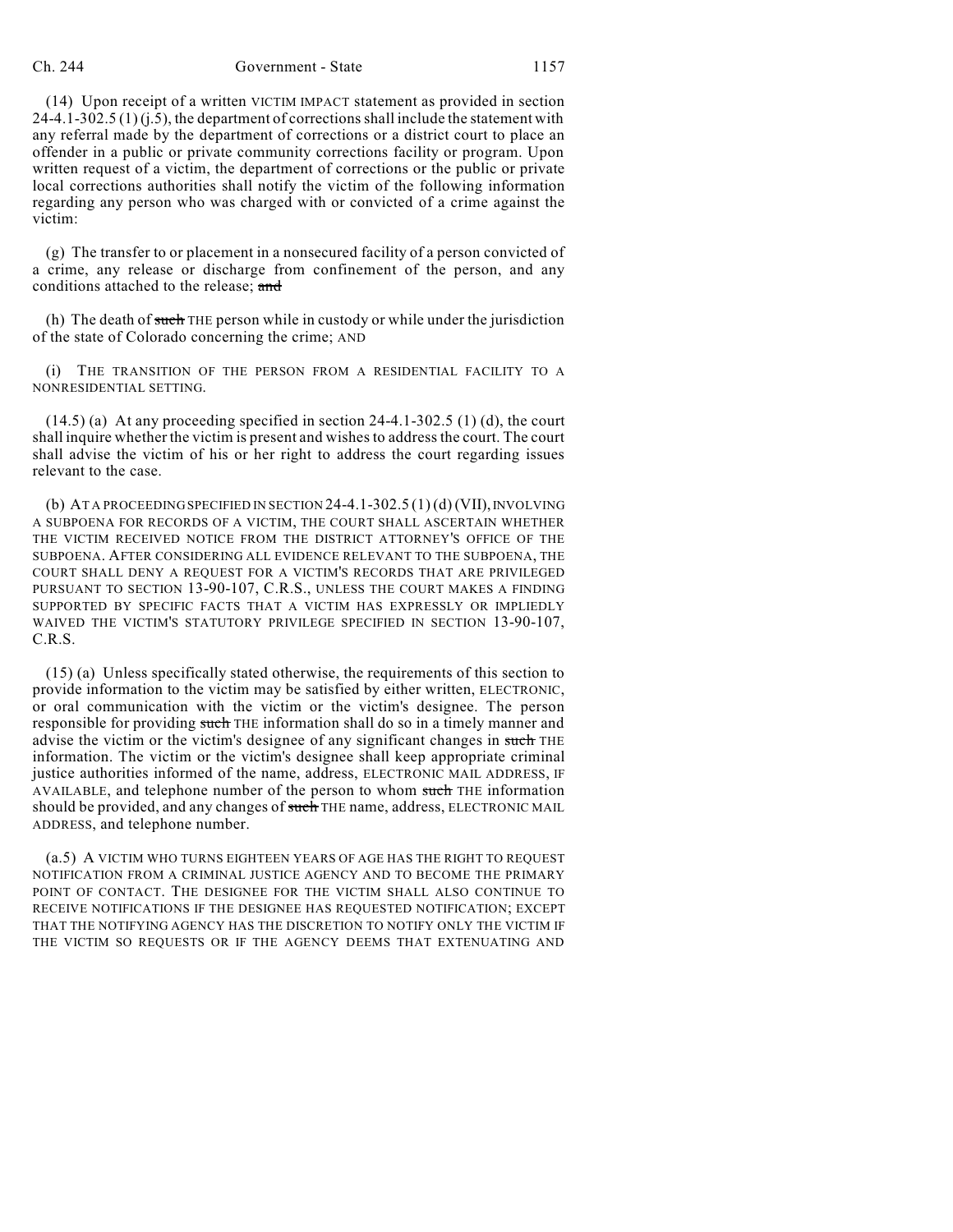DOCUMENTABLE CIRCUMSTANCES JUSTIFY DISCONTINUING NOTIFICATION TO THE VICTIM'S DESIGNEE. THE RIGHT OF A VICTIM'S DESIGNEE TO ADDRESS THE COURT REMAINS IN EFFECT EVEN IF THE VICTIM REQUESTS NOTIFICATION FROM A CRIMINAL JUSTICE AGENCY.

(b) An agency that is required to notify a victim under this part 3 shall make reasonable attempts to contact the victim or the victim's designee by mail, ELECTRONIC COMMUNICATION, IF THE VICTIM OR THE VICTIM'S DESIGNEE HAS PROVIDED AN ELECTRONIC MAIL ADDRESS, and by telephone. If the victim or the victim's designee does not provide the agency with a forwarding address, ELECTRONIC MAIL ADDRESS, and telephone number and the agency is unable to locate the victim or the victim's designee after reasonable attempts have been made to contact the victim or the victim's designee, the agency shall be deemed to have met its obligation under this part 3 and shall not be required to notify the victim or victim's designee until the victim or victim's designee provides the agency with the current address, ELECTRONIC MAIL ADDRESS, IF AVAILABLE, and telephone of the victim and the name of the victim's current designee, if applicable.

(c) Any duties that are required to be performed by the district attorney pursuant to this part 3 may be performed by a designee of the district attorney AN AGENCY THAT IS REQUIRED TO NOTIFY A VICTIM UNDER THIS PART 3 MAY USE AN AUTOMATED VICTIM NOTIFICATION SYSTEM.

(18) THE DISTRICT ATTORNEY, A LAW ENFORCEMENT AGENCY, A PROBATION DEPARTMENT, A STATE OR PRIVATE CORRECTIONAL FACILITY, THE DEPARTMENT OF HUMAN SERVICES, OR THECOLORADO MENTAL HEALTH INSTITUTE AT PUEBLO SHALL MAKE ALL REASONABLE EFFORTS TO EXCLUDE OR REDACT A VICTIM'S SOCIAL SECURITY NUMBER OR A WITNESS' SOCIAL SECURITY NUMBER FROM ANY CRIMINAL JUSTICE DOCUMENT OR RECORD CREATED OR COMPILED AS A RESULT OF A CRIMINAL INVESTIGATION WHEN THE DOCUMENT OR RECORD IS RELEASED TO ANYONE OTHER THAN THE VICTIM, A CRIMINAL JUSTICE AGENCY THAT HAS DUTIES UNDER THIS ARTICLE, OR THE ATTORNEY FOR THE DEFENDANT.

**SECTION 4.** In Colorado Revised Statutes, 24-4.1-108, **amend** (1) (f) as follows:

**24-4.1-108. Awarding compensation.** (1) A person is entitled to an award of compensation under this part 1 if:

(f) The application for an award of compensation under this part 1 is filed with the board within one year of the date of injury to the victim or within such further extension of time as the board, for good cause shown, allows. FOR PURPOSES OF THIS PARAGRAPH (f), "GOOD CAUSE" MAY INCLUDE BUT IS NOT LIMITED TO CIRCUMSTANCES IN WHICH A CRIME HAS REMAINED UNSOLVED FOR MORE THAN ONE YEAR.

**SECTION 5. Act subject to petition - effective date.** This act takes effect at 12:01 a.m. on the day following the expiration of the ninety-day period after final adjournment of the general assembly (August 8, 2012, if adjournment sine die is on May 9, 2012); except that, if a referendum petition is filed pursuant to section 1 (3) of article V of the state constitution against this act or an item, section, or part of